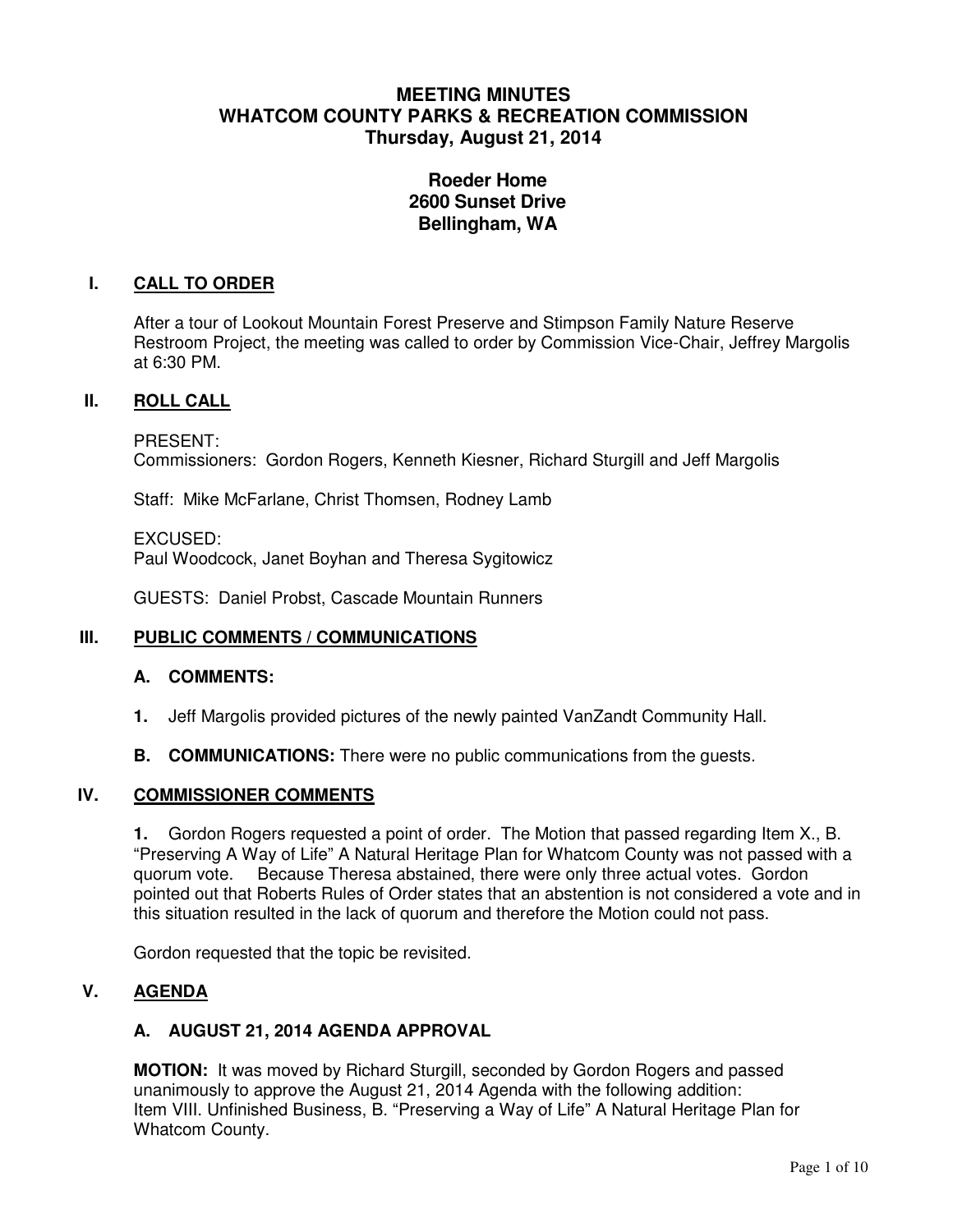## **VI. MINUTES**

### **A. JULY 18, 2014 MINUTES APPROVAL**

**ACTION:** The July 17, 2014 Minutes Approval will be tabled until September 19, 2014 as there were not enough members at the August 21, 2014 meeting that were at the July 17, 2014 meeting to provide a quorum vote.

### **VII. STAFF REPORTS**

#### **A. DIRECTOR'S REPORT – MIKE MCFARLANE**

**1. Acquisitions –** The Department continues to work on several acquisition proposals for Whatcom County Council and Executive Louws regarding the following properties:

**a. Birch Bay –** There is a Phase One assessment underway for this property. The appraisal is complete and will be presented to County Council in late September or early October.

**b. Maple Falls School Site -** The appraisal is complete. The District is currently in the process of completing a purchase and sale agreement. When this is received a recommendation will be forwarded to Council.

**c. Galbraith Mountain –** Coordination continues with all the parties involved to draft a proposal.

**2. Budget –** The first budget meeting will take place on Tuesday August 26, 2014.

**a. Canyon Lake / South Fork Park -** At this time, the Executive had indicated that the funding for Canyon Lake and South Fork Park will move from the 2015 budget to the 2016 budget. Additional information will be forthcoming at Tuesday's meeting, however Mike stated if this is the case then the road repairs for Canyon Lake will be pushed back another year.

There will also need to be a discussion regarding South Fork Park to determine if funds that are currently in the Capital Project Fund can be moved to complete a limited amount of work in 2015 and then continued into 2016/17 budget year for project completion. It is thought that this is technically feasible but must be reviewed and approved.

**b. Volunteer Staff -** There have been changes in the duties and responsibilities of the Volunteer Center. The Volunteer Center has indicated that they will no longer provide volunteers for the docent program at Hovander House. In addition, there have been some changes in the County-wide contract that will also affect various Department volunteer programs.

Because the Department has a large number of volunteers assisting with several projects and activities, the Department has requested funding for a Volunteer Coordinator position for 16 hours a week to provide dedicated time to manage the Volunteer Program. Mike discussed the coordinators duties and responsibilities. These could include screening volunteers and tracking and scheduling hours.

**c. Extra-Help Staff -** The Department is also requesting a \$1.00 per hour increase for the extra-help staff in order to raise the hourly rate to \$12.00. This will allow the Department to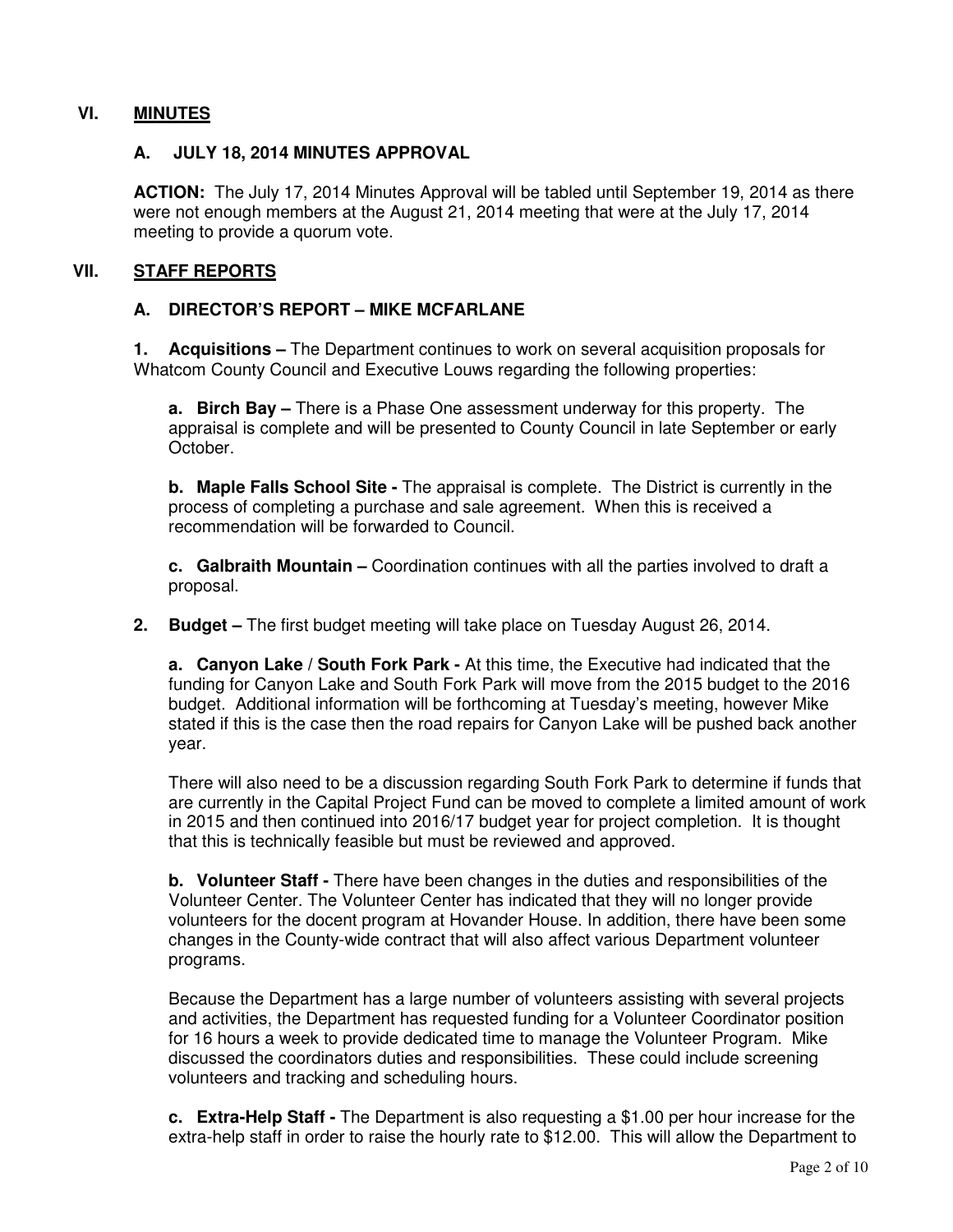be competitive in the employment market. In addition, a request for an increase in extrahelp hours has been included to cover miscellaneous needs such as the Nesset house restoration and hours that will be needed when the park opens.

Mike will update the Commission on the results of the first budget meeting at the September Commission meeting. The Executive's Budget will be released in October, 2014 and will provide the Executive's recommendations on the Department's requested items.

Mike briefly discussed the Department budget in terms of expenditures and revenues and that it is expected to remain relatively the same for the next three to four years.

There was some discussion regarding REET II funding and how these funds can be applied. Mike explained that the REET II funds can only be used for capital projects and cannot be used for payroll expenses unless it is directly related to REET II funded projects.

There was also discussion regarding rates and fees and justification for increases and / or decreases.

A suggestion was made to make donation boxes available in the parks. It was discussed that there is currently a donation box at the Roeder Home and that there will need to be consideration given to the best locations for the boxes and how to manage them.

Gordon asked if there has been additional communication from Rud Browne. Gordon suggested that an invitation could be extended to him to attend a Commission meeting in order to complete the trails discussion that was cut short at the previous meeting he attended.

**ACTION:** Mike will contact Rud Browne and extend an invitation to attend a future Commission Meeting.

Gordon Rogers suggested that if Mr. Browne cannot attend a meeting that he would be willing to head a committee to meet with him at his convenience. Jeff Margolis stated that he would like to hold a position on the committee.

**3. Planning Commission Meeting –** Mike reminded the Commission that the Planning Commission Meeting regarding changes in Levels of Service (LOS) will be held on September 25, 2014 at 6:30 PM at Whatcom County Planning and Development Services (PDS), 5280 Northwest Drive, in the portable unit in front of the main building. For meeting information call PDS at (360) 676-6907

**4. Glacier Property Lot Line Adjustment –** Efforts to do a lot line adjustment by the owner of the property that is encroaching on County Department property has stalled. The owner is being asked by PDS to consolidate lots as a condition of approving the lot line adjustment. The owner has indicated that she is not willing to address these requirements. Updates will be shared with the Commission.

**5. Glacier Restroom Properties –** County legal staff informed the Department that there was quiet title settled on these parcels. Mike briefly discussed the background on this issue.

## **B. OPERATIONS REPORT – CHRIST THOMSEN**

**1. Staffing**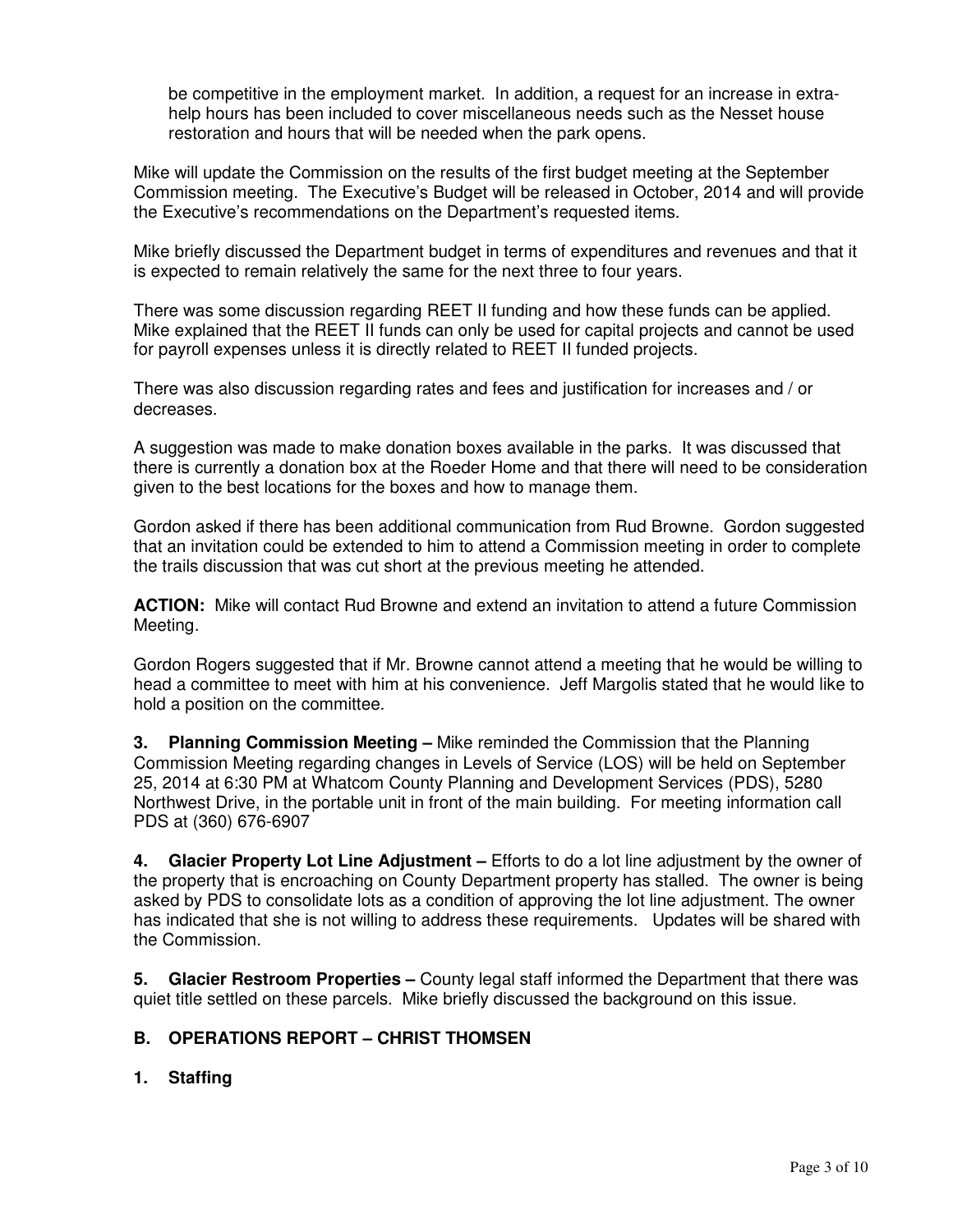**a. Extra-Help** - The Department is experiencing a reduction in seasonal staff due to an unanticipated early return to school. Recruitment efforts are being made to hire replacement staff for the remainder of the season.

**b. Conservation Parks Steward –** An internal job announcement will be released on Monday 8/25/14 – Saturday 8/30/14. If a qualified candidate is not found internally a national announcement will be released.

Christ discussed the unique and diverse skill set requirements for this position which may make it difficult to identify a candidate. It was felt that a national search will provide a larger selection of candidates. The national announcement will be open for one month.

## **2. Revenue**

**a. Camping and Cabin Fees –** Christ discussed the recent change in the manner in which fees are collected for reserved camping and cabin sites. In the past one night of the stay was collected up front and now the entire fee for the stay is collected up front. There was a discussion on the refund policy which remains the same.

**b. Plantation Rifle Range –** It is expected that the Range will continue to meet their revenue projections.

**c. Rental Properties –** All of the Department's rental properties are currently full but as a fail-safe, a vacancy cushion has been figured into the revenue projections for these properties. There was a two month vacancy at the Silver Lake Apartment and the Tennant Lake Apartment tenants have given notice. Because this is a clean and desirable unit it is anticipated that it will not be vacant for long.

## **3. Projects**

**a. Bay to Baker Trail Bridge –** After visiting this site it has become apparent why this has structure has not been completed. This site needs a great deal of pre-construction work and planning prior to attempting the project. The site is an old abandoned railroad cut that has a stream running into it that has produced 8-10 inches of organic matter and developed into a very soft, wet base that will not facilitate foot traffic. Christ provided photos of the site for Commission review.

**b. Wilkinson Rental –** The contractor has removed the asbestos from this site and will be submitting air quality testing results in order to complete the paperwork required for demolition. The septic has been abandoned. The demolition should take place early next week.

**c. Tennant Lake Trail –** The maintenance staff are raising some low sections of the trail that get inundated during the winter months and have completed culvert maintenance to assure good water flow/drainage.

**4. Incidents –** Christ commented that he in spite of the diversity of our parks he is quite impressed with the small number of reported incidents.

**a. Employee Injury –** A few minor staff injuries were reported, some due to incorrect lifting techniques. Training sessions are being scheduled to review correct lifting methods to reduce injuries.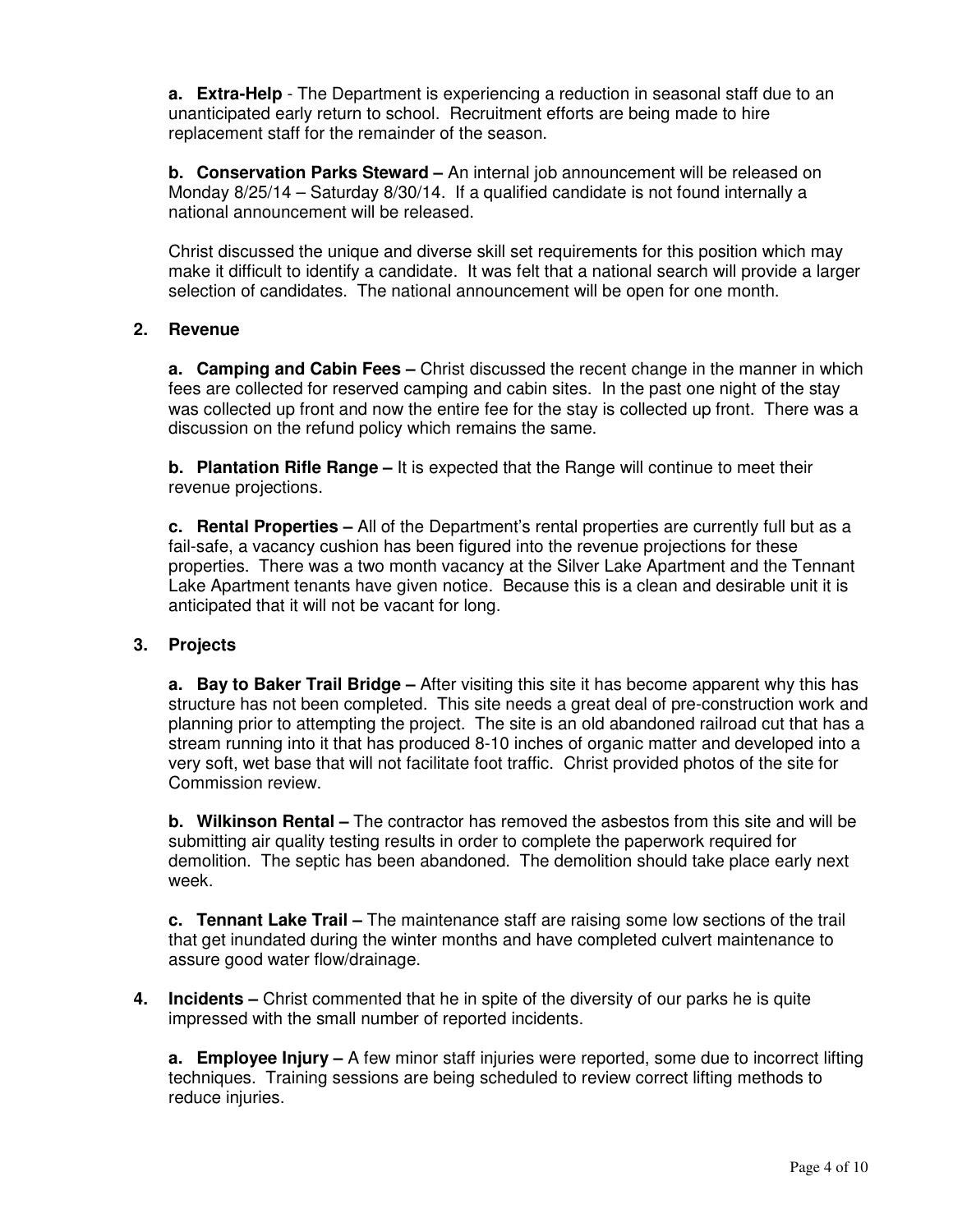There was an injury involving an individual that jumped off a rental boat at Silver Lake Park and injured himself. The individual refused treatment and did not provide any personal information for follow-up. The incident was documented by park staff.

**b. Structures –** As a result of the break-in incident two month ago at the Silver Lake Park barn, there was a discussion on ways to mitigate these problems in remote areas. It has been decided to install motion activated lighting on the barn to reduce the attractiveness of another break-in.

There was a brief discussion regarding converting the residential rental properties around Lake Whatcom to public rental facilities. Mike stated that this has been discussed in the past but no conclusions have been made as to whether or not this would be feasible or profitable. Mike also discussed the impacts this would have on the budget and staffing demands.

# **C. DESIGN & DEVELOPMENT REPORT – ROD LAMB**

**1. Stimpson Nature Reserve –** Rod discussed the funding for the newly installed restrooms at this site. He explained that the funding sources were the Rotary of Bellingham and the Whatcom Land Trust.

The project was primarily managed by the Whatcom Land Trust with Wilson Engineering retained for engineering services and permitting assistance. The permitting process will be complete once the Department receives sign off on the certificate of occupancy for the ADA parking.

The possibility of erecting park notification signs prior to the entrance and perpendicular to the road to increase visibility was discussed. Rod stated that this is a good point and could also apply to Lookout Mountain. He stated that he could draft a 24 X 24 inch County sign indicating parking and restrooms approximately 500 feet ahead of the entrances and on both sides of the road for both facilities.

It was also suggested and generally agreed that the Stimpson sight distance could use some brush management close to the road pull-out for visibility. Rod commented Whatcom Land Trust is hosting a volunteer work party at Stimpson just prior to the Thanksgiving holiday to clean up the grounds and plant some native plants and he will recommend adding this to the task list.

In addition, the Land Trust has plans to fund a kiosk for the trailhead that will include a map, an interpretive panel and the park rules.

**2. Lighthouse Marine Park Dock Renovation –** The question regarding the stamped engineer of record has been resolved and now includes the manufacturer's drawings in the calculation package, verifying that they are based on design specifications.

There is a request in to the manufacturer to clarify some minor structural details and make a few small adjustments to the calculations report. Once these are cleared up that portion of the review will be complete and work can begin on manufacturing the docks themselves. The completion timeline has not yet been determined but it is anticipated that because the manufacturer is wrapping up their busy season it could be some time in the next few weeks. Since they will not be installed this year this should not be a problem.

The project has been difficult to complete in a timely manner due to very stiff regulatory requirements under which Park's was required to operate.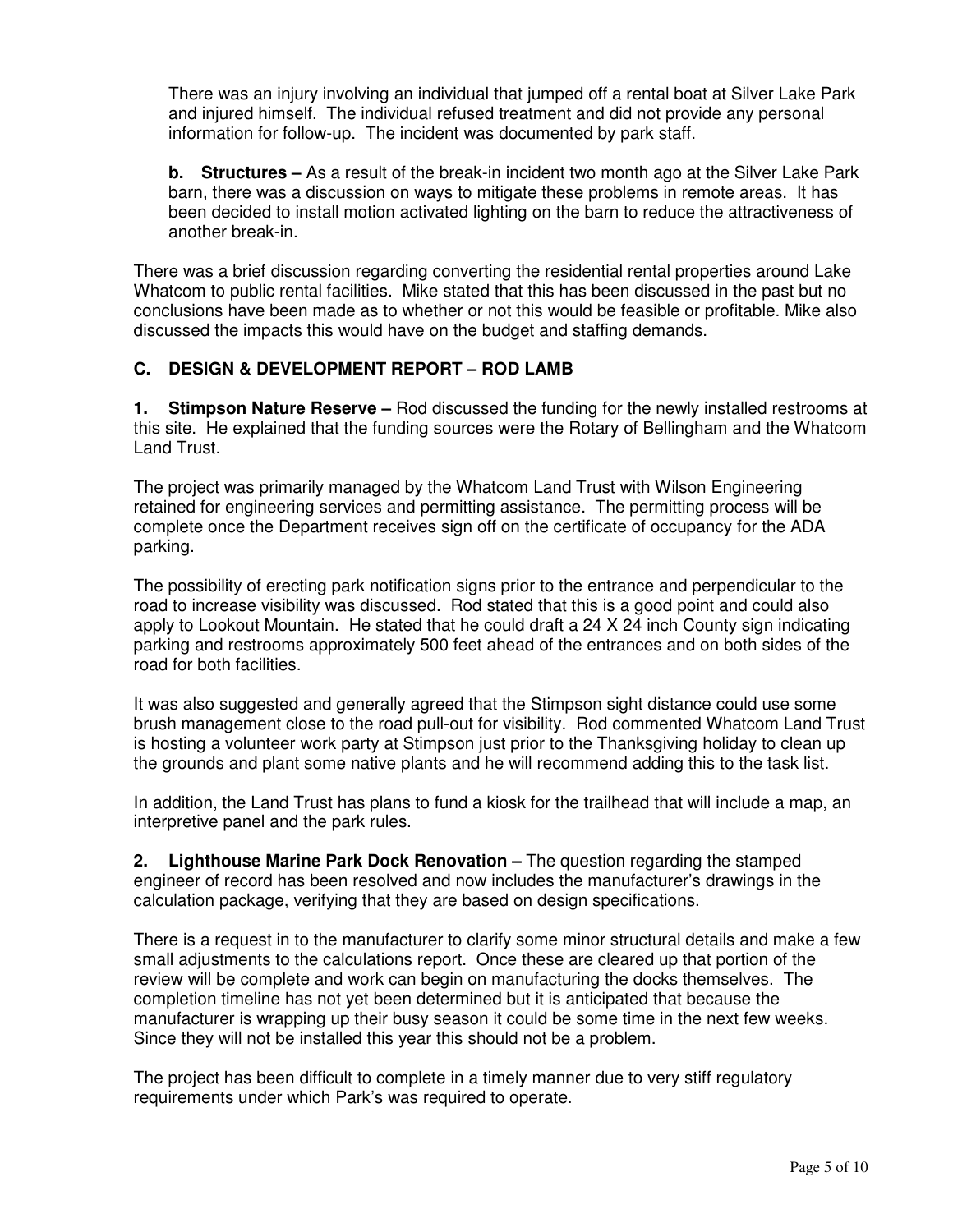It is anticipated that the pile driving activities will not be delayed and installation can be completed prior to the in-water work window.

**3. Hovander Picnic Shelter Driveway Relocation –** The project was approved by Planning and Development Services (PDS) and permits have been issued. The project was released for bid and out of the three bids that were received Whatcom Builders submitted the low bid.

The contract has been signed by the County attorney and forward to the Executive for approval. The contract will then be forwarded to Whatcom Builders for signatures.

Once the contract has been signed by the contractor a pre-construction meeting will be scheduled for the first week in September.

#### **4. South Fork Park**

**a. Design –** Reichhardt & Ebe Engineering submitted the preliminary horizontal alignment / topographical survey report for the two trail heads located at South Fork Park. A meeting was held with the engineers this past Tuesday to discuss changes in the design based on how the conceptual master plan laid out on the actual survey results. A slight shift in the design will be done to provide a better fit and reduce the need for land fill.

Rod stated that he will continue to work with the horizontal alignment in the layout of the restrooms and other on-site day-use facilities. He will then meet with the engineers to go over the design layout of these facilities to be able to begin grading, complete the storm water reports and move forward with the permitting process.

Rod discussed that there will be restrooms, a picnic shelter and an ADA accessible restrooms and mounting ramp at the equestrian trailhead, and restrooms, a bike parking area and a kiosk at the hiking trailhead. These structures were included in the conceptual plan but some minor changes may be needed to accommodate actual field conditions.

Jeff asked if Rod could go into more detail on the picnic shelter design. Rod stated that it will not be a "catalog" shelter but would be constructed with materials that may be donated by the Back Country Horsemen. There will be a design meeting to determine the size and placement in relationship to the parking and day-use activities.

**b. Nesset Farm Building Restoration –** Rod is working with Zeeigers Engineering Inc., a structural engineering firm funded through the Nesset Foundation, to develop foundation and structural repair drawings for the farm house and the machine shed. There are a few drawing revisions to be made prior to bidding the project.

Department staff will do a site visit to conduct a survey of the existing structures, determine the condition of the building roofs and necessary siding repairs.

Rod's initial recommendation for phase one is to complete the foundation repairs and structural stabilization as one contract as this could reveal important information about the condition of the siding and other structural facts that would inform a second bid package that could require a different contractor skill set than the foundation and structural repairs.

The first bid package is expected to be ready for release in September and the project is expected to extend into 2015 given the time of year that we are releasing the bid.

**5. Silver Lake Park Road and Electrical Improvements –** Pacific Survey & Engineering Company has been selected as the consultant for this project. They teamed with K Engineers to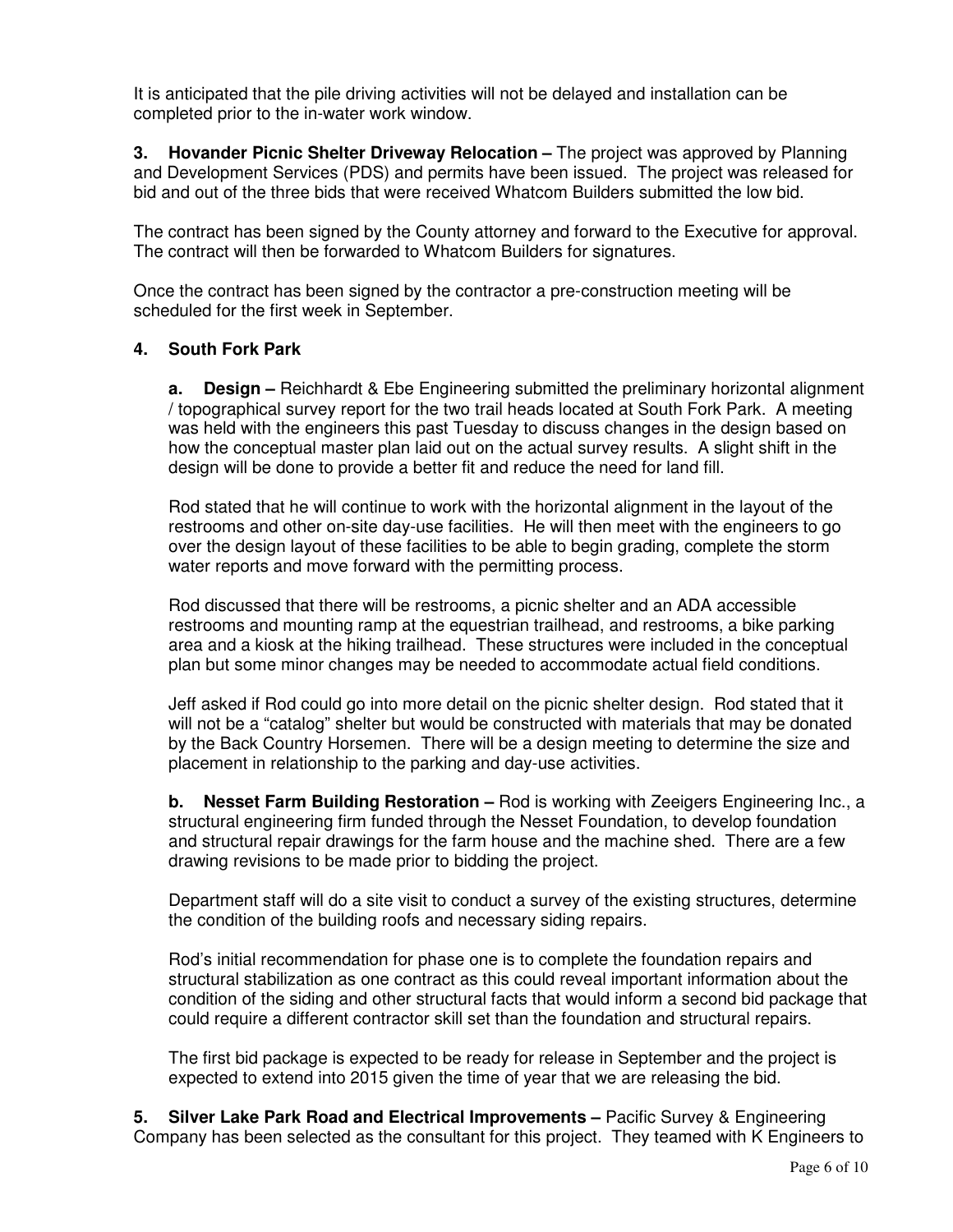provide the electrical portion of the project as they previously provided an entire inventory of the electrical system in 2011 when a new shower and restroom facility was being considered but not constructed.

A project scoping meeting was held earlier in the day. This is a complex project and this initial meeting was to identify the scope in sufficient detail that Pacific Survey & Engineering Company can produce a task and fee schedule for their services.

During the meeting it was identified that consideration should be given to improving the water system at the same time that the park is being trenched for the electrical system updates. This would require developing a phasing plan for the next six to eight years and completing each phase during separate budget cycles. This would then bring the park up to speed for approximately the next fifty years.

We are requesting Pacific Survey & Engineering Company to submit a finalized scope by September  $10<sup>th</sup>$  in order to submit to Council for approval at the September  $29<sup>th</sup>$  meeting and begin work the first part of October.

**6. Reconveyance Planning –** A good base line of inventory has been completed and the Department will now begin looking at an analysis in terms of sub-basins, drainage and major corridors and connection points between existing recreational facilities. Efforts will continue in the next few weeks to develop preliminary trial alignment alternatives.

Unfortunately the Special Projects extra-help staff person has accepted a job and will be leaving us at the end of next week. A job description will be posted in the near future to fill that position in order to continue the inventory and mapping of the Reconveyance area.

A meeting was held with King County to study their trail system. In the meeting it was shared that in their permitting process, they have an agreement with their PDS whereby they can construct up to 7000 linear feet of trail in any year through a procedural permit. The process included providing notification on one form that the process was being initiated, acknowledging any pre-existing conditions and abiding by them. Pre-existing conditions can include such things as having an erosion plan, not filling any wet lands or not disturbing so many square feet at one time and / or basically following best-management practices to protect the environment. This is a conversation that Rod would like to start with Whatcom County PDS to see if they will consider such an agreement.

**7. Semiahmoo Fish Processer Cover –** The designs for the fish processer cover are ongoing. Rod has started the design but has not yet completed the framing drawings. Completion of the project has been delayed as there have been other priorities that have come up over the last few months.

**8. Samish Foot Bridge –** Plans are being discussed and developed to replace the footbridge that is close to the new fishing dock. It is a wooden, 12 X 6 foot structure whose footings are getting close to being unstable and crosses a creek that is deeply incised. The bridge has been temporarily stabilized for another season but will need to be replaced during the next open-water work window prior to the next park busy season.

It is being considered to increase the span to 20 feet, installing it with I-beams and using three inch decking materials so that it will be stable well into the future.

The project will require a shoreline exemption from the County and hydraulic project approval (HPA) from WA State Department of Fish and Wildlife. Application for these will allow time to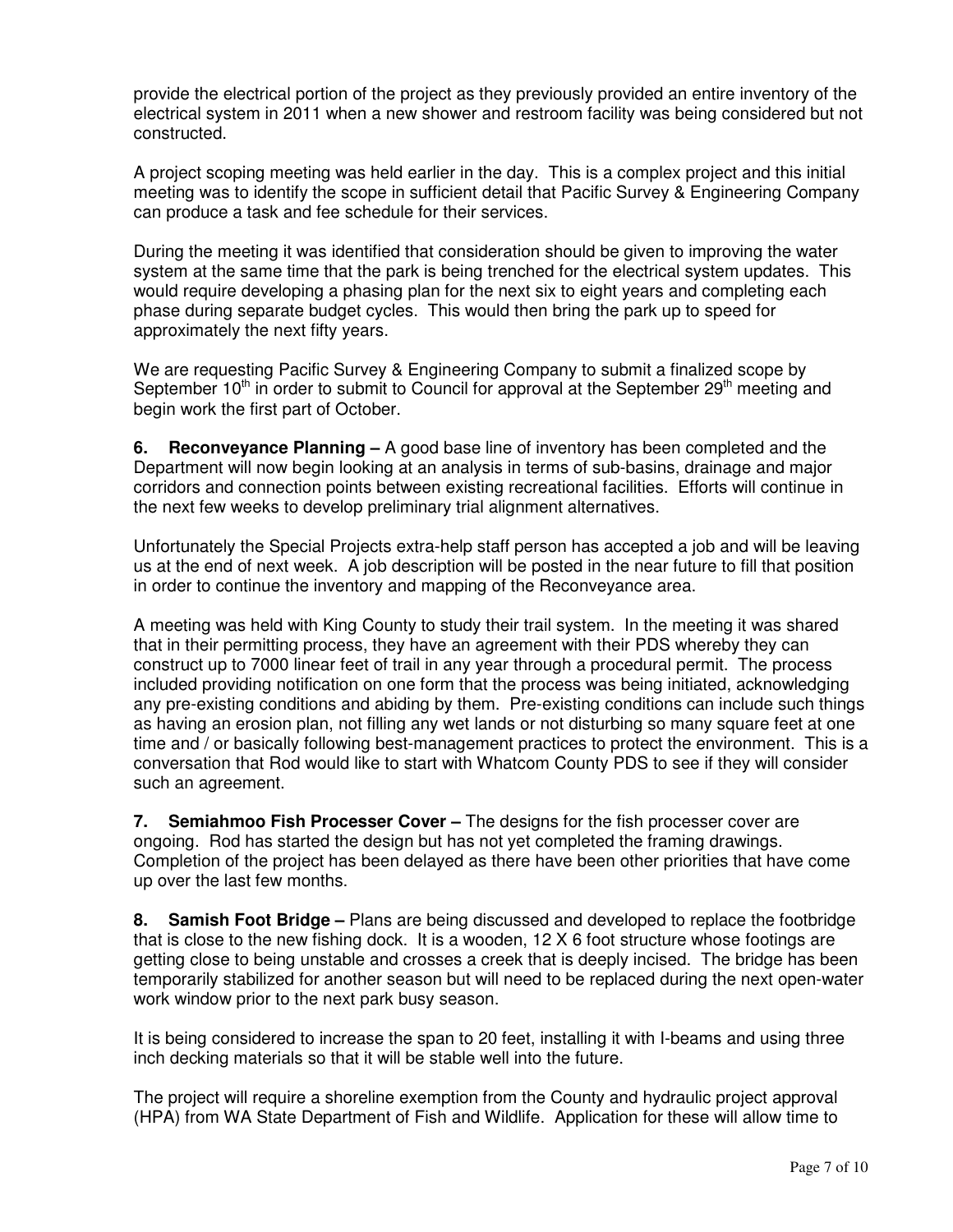develop preliminary drawings, determine project costs and develop budget strategies to fund the project.

There was a discussion regarding the fact that no treated materials can be used in the stream which would raise the question of what materials to use for the I-beams. It was suggested that aluminum may be a viable material as opposed to I-beams that were not galvanized and would eventually rust. Alternative materials are being considered.

**9. Silver Lake Signage Improvements –** The Silver Lake Park road improvement budget for this year included a line item for other improvement associated with the road. This will be used to install improved directional signage at Silver Lake.

**10. Hovander River Trail –** Rod is working with Frank Corey, Whatcom Conservation District, to begin the next phase of blackberry management. This service is being provided by Frank at no cost to the Department and will be spraying the blackberries in the near future when conditions are optimal. The Department will post notices that this activity is in progress.

There was a lengthy discussion on alternative methods of blackberry removal, the mitigation plan and the permitting requirements.

Jeff asked to go on record that he believes sprays have residual effects and that it is his view that spraying will detrimental to the river's water quality. He stated that blackberries always come back because birds re-deposit seeds and will then need to be sprayed again. It is his recommendation to clip them down as opposed to using spray.

Rod stated that he shares Jeff's water quality concerns and that is best to not apply pesticides except when absolutely necessary. Frank Corey's specialty is riparian restoration and has extensive experience in application procedures for blackberry control. Frank has assured the Department that if the blackberries are sprayed for two years in a row and the native plants are allowed to become established they will shade out many competitors including blackberries. Rod stated that his experience with riparian restoration supports this practice.

There was additional discussion regarding the mitigation plan and the permitting requirements, that the blackberries are not native and that the nature of the root system is such that they cannot be simply cut them back for eradication.

# **VIII. UNFINISHED BUSINESS**

**A. Lake Whatcom Reconveyance Planning –** Mike discussed that the next phase of the planning process is to refine the maps and identify the corridors prior to the next meeting and with the recent loss of the individual that was providing GIS and the several, Council mandated projects that need immediate attention, it has not been possible to set a date for that meeting. The Department plans to return to the process as soon as possible.

There was a discussion to clarify that there are two parks in the Reconveyance area, Lookout Mountain and Lake Whatcom Park and a brief discussion on where the trail systems in each park leads.

**B. TRAILS –** This is a Commission Agenda Item and was placed was placed back on the Agenda for discussion as a result of a request made several meetings ago.

There was a discussion regarding the Coast Millennium Trail. This project has been in development for quite some time and up to now has been somewhat dormant. Recently the Blaine/Birch Bay Park and Recreation District #2 entered into an agreement with the property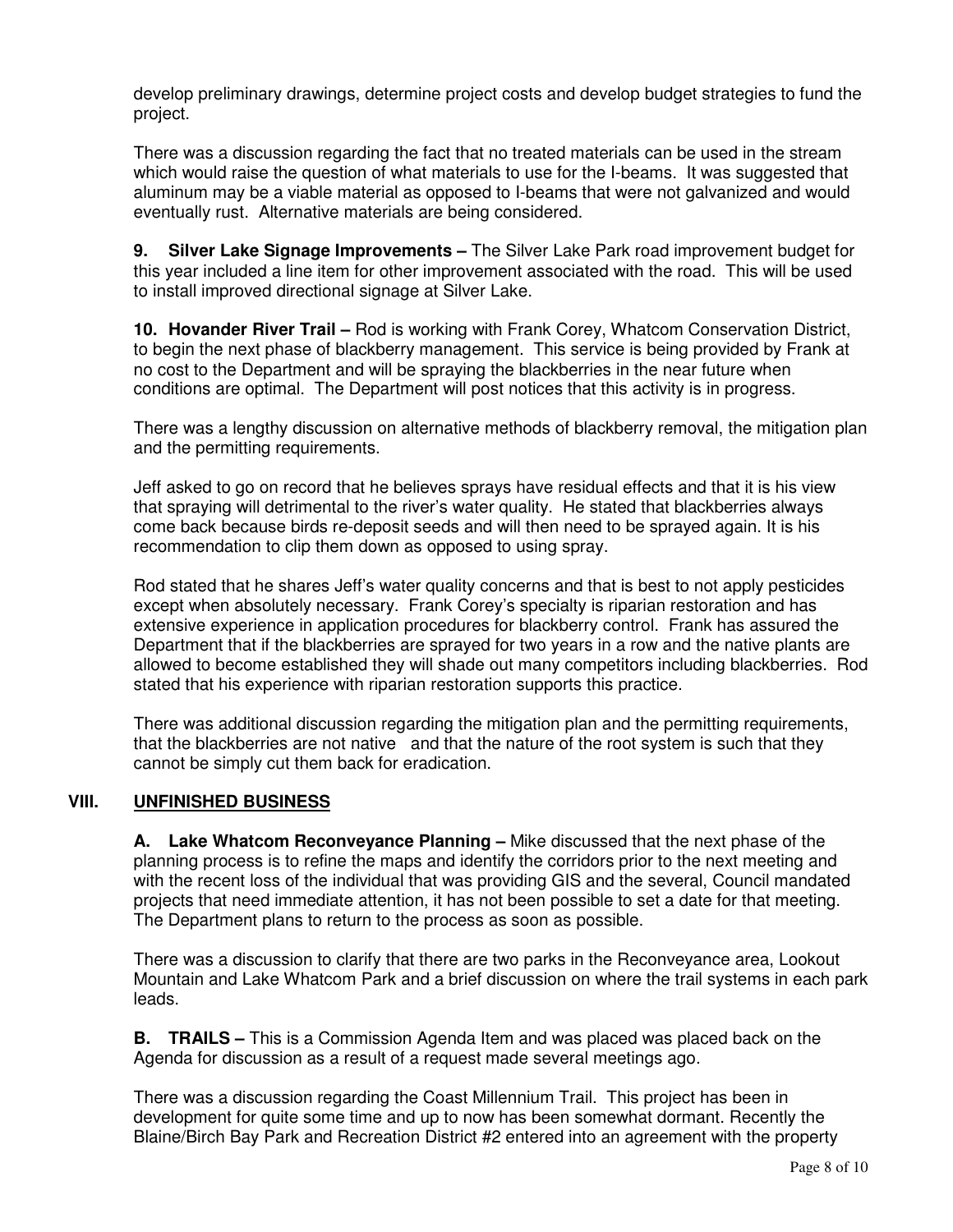owners between Lincoln Road and California Creek to purchase an easement owned by the Birch Bay Sewer and Water District that will provide a vital portion of trail connection between Birch Bay and Blaine.

There was a request for an update on the alternate Canyon Lake access. Mike stated that Sierra Pacific will have the gate open at the access through Racehorse Creek only until August 26<sup>th</sup> at the latest and will then close it again.

The access road off Mosquito Lake and Canyon Creek Roads continues to remain closed to motor vehicle traffic. Until the road is rebuilt there is only hiking or biking access. It is the Department's tentative plan to address the repair next year.

# **C. "PRESERVING A WAY OF LIFE" A NATURAL HERITAGE PLAN FOR WHATCOM**

**COUNTY –** A point of order was requested at the beginning of the meeting under Item IV. Commissioner Comments. The Vice-Chair opened the floor for discussion on this matter.

Gordon Rogers was recognized. Gordon stated it is his understanding that the resolution that was drafted and approved by County Council in 1991 does not adopt the plan but basically recognizes it. Since then many things have changed and the recommended goals and mission statement have never been accomplished. In addition, requirements that the Executive was made responsible for by this document have also never been addressed to his knowledge.

Gordon discussed that segments of the plan that dealt with funding were removed by County Council because they were supported by a wide variety of sources and had significant impacts on the tax payer. He stated that because there is no funding for the directives and goals that are contained in this document that it does not make sense to incorporate it into the County Comprehensive Plan.

Vice-chair, Jeff Margolis was recognized. He stated that his first point is that this is a resolution and not a plan but rather a conceptual wish list and a frame work for the future. He discussed that some portions of the document may be inappropriate for this day and age. He suggested that in the next month or so a committee of Commission members can remove the hindrances, distill the document and come back with a list of updated values and goals that the document was originally trying to propose. He discussed that PDS requested input from the Commission as to whether or not to endorse including the Heritage Plan in the Comprehensive Plan and it is his fear that not including it in the Comprehensive Plan will be "throwing the baby out with the bath water".

Gordon countered that the motion that was voted on was to incorporate the plan into the County Comprehensive Plan and that is his concern. There is no question that the document contains some good points and it is not his intention to bury the document but that it is not appropriate for the County Comprehensive plan at it is currently written and for the reason he previously stated. He discussed that he would be willing to work on plan modifications to address these concerns.

Mike explained that the document is already referenced in the Comp Plan. The difference between this and the Park's Open Space Plan is that it references the Open Space Plan that was adopted in an earlier version, not the recently adopted version. The argument was that it should be the most recent version that gets adopted and that this is a different plan.

Mike stated that how, why or when they are going to revise it is unknown. The Natural Heritage Plan came as a surprise as this is not the document that the Department has oversight. At one time it was referenced in the Comp Plan and has been with PDS or in the Executive's office and his understanding is that the goal is to clean up the Comp Plan.